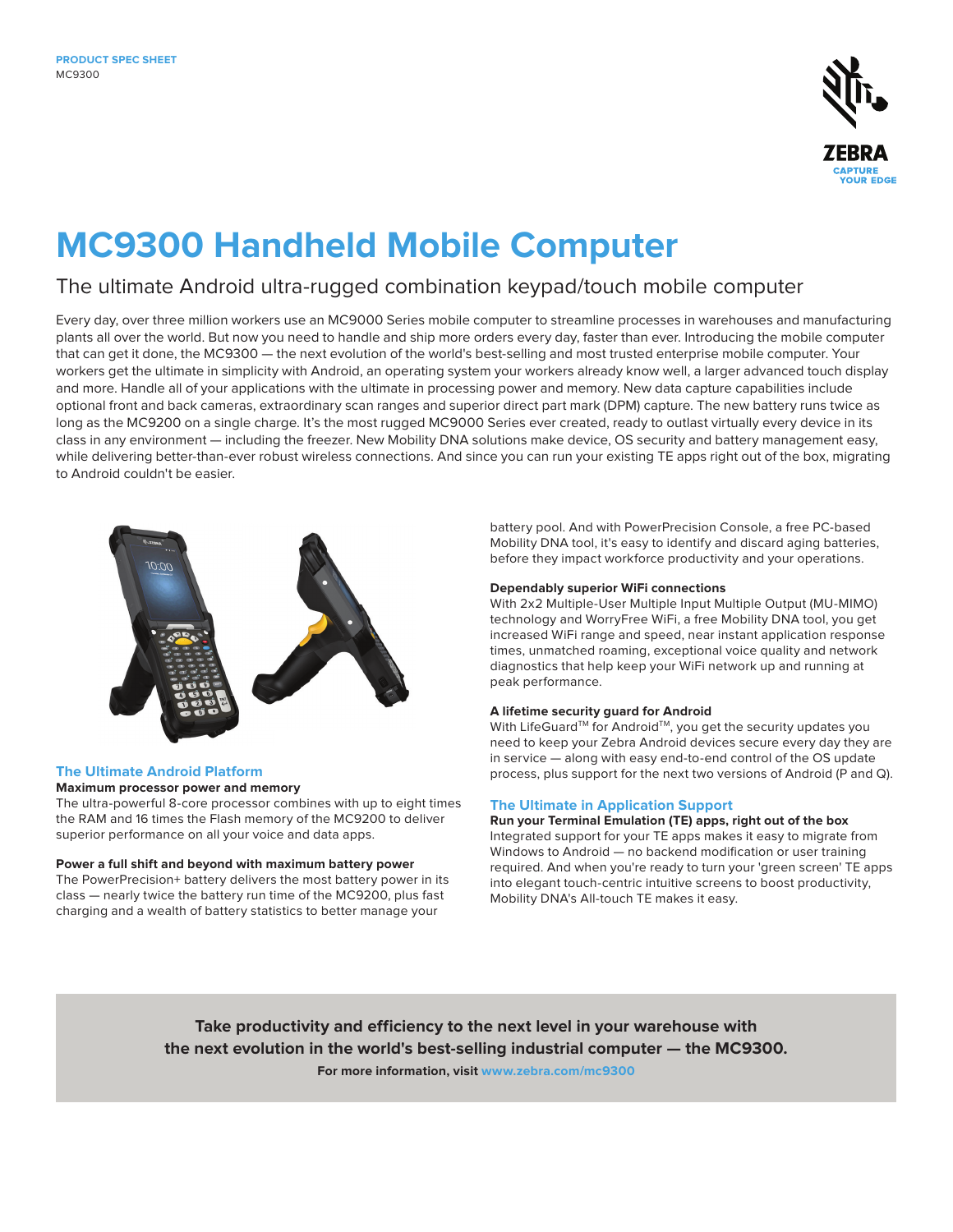#### **Larger touchscreen with advanced technology**

The large multi-touch 4.3 in. WVGA display allows your workers to view more business data, while providing best-in-class indoor/ outdoor readability and data input flexibility. Use a finger — even with a thick glove — or a stylus. And users can interact with the screen even if the display is wet.

#### **Bluetooth Low Energy (BLE) 5.0 for twice the speed and four times the range**

Bluetooth peripheral performance is improved, while power requirements are reduced, extending battery cycle times.

#### **Ultra high-resolution photos and videos improve productivity**

The new optional 13 MP color rear-facing camera captures highly detailed photos and videos to document proof of condition, proof of compliance and more.

#### **Rich locationing support**

Easily implement locationing to boost operational efficiency with support for many technologies, including Visible Light Communication (VLC)<sup>2</sup> via the optional front facing 5MP camera, plus WiFi, Bluetooth 5.0 BLE and Zebra's locationing solutions.

#### **Advanced industrial scanning and an extraordinary scan range**

Short, mid or long range scanning — the MC9300 does it all. Advanced scanning technology delivers lightning fast capture of 1D and 2D barcodes in virtually any condition. An industry-leading field of view enables the capture of very wide barcodes at close range. With the extended range SE4850, you can capture barcodes in hand and on your uppermost warehouse racks — from 3 inches to as far as 70 feet away. And the SE4750DP<sup>4</sup> enables dependable lightning-fast capture of virtually every direct part mark.

#### **Vibrate feedback mode**

The optional vibrate mode is ideal in noisy warehouse environments, where the beep tone that signifies a successful scan can be virtually impossible to hear.

#### **The best of both worlds — touchscreen and keypad input**

Two data entry modes support TE apps today and Android intuitive, interactive apps tomorrow. Maximize key-based data entry simplicity with your choice of keypads and enable touch input for TE or Android apps now or in the future. And since you can easily swap keypads right in your facility, you can re-purpose devices or replace broken keypads instantly — no trip to the service depot and no device downtime.

#### **Doubles as a walkie-talkie — with no extra cost**

With Voice-over-IP (VoIP) support and pre-loaded and pre-licensed PTT Express, your workers get instant push-to-talk capability, right out of the box.

#### **All day comfort in the most scan intensive apps**

When you give your workers the MC9300, you give them a mobile computer designed for comfort, with the most proven ergonomics a perfectly weighted device with a pistol-style grip.

#### **NFC for simple pairing**

With a quick tap, workers can pair the MC9300 with a ring scanner, mobile printer, headset and more with optional NFC.

#### **The Ultimate Ultra-Rugged Design for Every Environment The most rugged device in its class**

When it comes to handling the harshest environments, the MC9300 is at the top of its class. The MC9300 is virtually waterproof, drop-proof, dust-proof and tumble-proof, offering superior reliability. And Corning Gorilla Glass brings maximum scratch-and-impact resistance to two of the most vulnerable device features — the display and exit window.

#### **A model for the most challenging environments**

Regardless of whether your environment includes freezers, coolers or the presence of hazardous materials, there is an MC9300 model to meet your needs. The freezer model<sup>2</sup> includes a heated scanner exit window and a freezer-rated battery. And the Class 1 Div 2 nonincendive model<sup>1</sup> enables mobile computing in areas with flammable gases and materials.

#### **The Ultimate Accessory Ecosystem**

**New accessories minimize charging time, maximize backroom space and more**

All new charging cradles take advantage of the new fast charging feature, enabling a 90% charge in four hours or less. New cradle

configurations allow you to increase density and device flexibility to make the most of your backroom area. And the universal ShareCradle base is rack mountable and can accommodate the MC9300 and other Zebra mobile computers with the addition of the right adapter cup.

#### **Cost-effectively upgrade with backwards accessory compatibility**

Use your existing MC9200 device charging solutions by simply adding an adapter cup, as well as the soft holster and handstrap.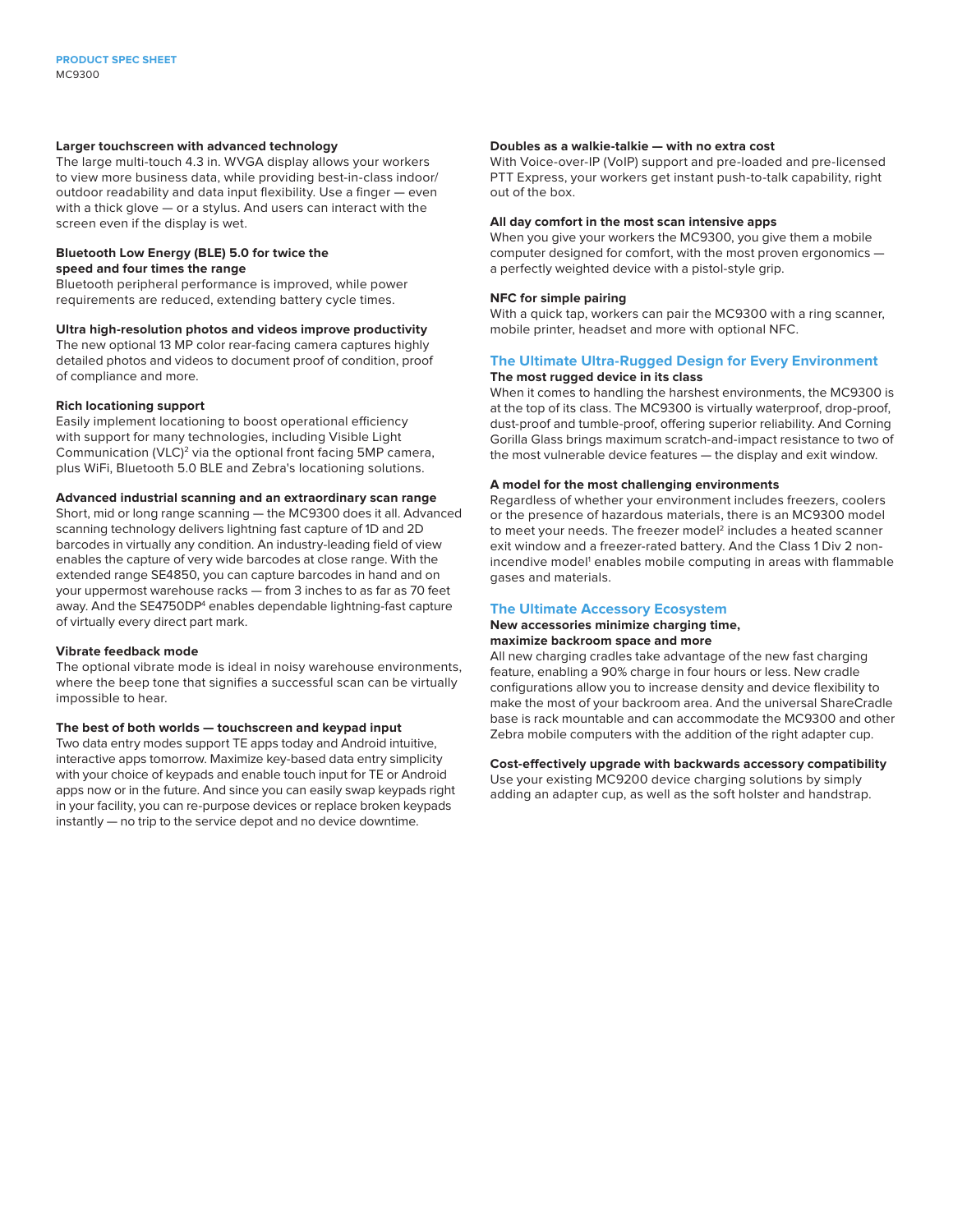## **MC9300 Specifications**

| <b>Physical Characteristics</b>    |                                                                                                                                                                                                                                                                                                                                                                      |
|------------------------------------|----------------------------------------------------------------------------------------------------------------------------------------------------------------------------------------------------------------------------------------------------------------------------------------------------------------------------------------------------------------------|
| <b>Dimensions</b>                  | 9.4 in. L x 3.5 in. W x 7.4 in. H<br>240 mm L x 88 mm W x 189 mm H                                                                                                                                                                                                                                                                                                   |
| Weight                             | 26.9 oz./765g with battery                                                                                                                                                                                                                                                                                                                                           |
| <b>Display</b>                     | 4.3" WVGA (800 x 480), color display                                                                                                                                                                                                                                                                                                                                 |
| <b>Imager Window</b>               | Corning Gorilla Glass                                                                                                                                                                                                                                                                                                                                                |
| <b>Touchpanel</b>                  | Dual mode capacitive touch with finger, gloved<br>finger or stylus input (conductive stylus sold<br>separately); screen protector (sold separately);<br>Corning Gorilla Glass with air gap (standard model)<br>or optically bonded (freezer model).                                                                                                                  |
| Backlight                          | LED backlit display                                                                                                                                                                                                                                                                                                                                                  |
| Power                              | Rechargeable Li-Ion: 3.6V, 7000mAh,<br>(Cold Storage Capacity battery - 5000mAh)<br>Both batteries offer: PowerPrecision+ with<br>improved battery technology for longer cycle<br>times and real-time visibility into battery metrics<br>for better battery management, fast charging (up<br>to 2.4A); hot swap battery backup with temporary<br>session persistence |
| <b>Expansion Slot</b>              | User accessible MicroSD with 32GB SDHC and up<br>to 256GB SDXC                                                                                                                                                                                                                                                                                                       |
| <b>Network Connections</b>         | USB 2.0 High Speed (Host & Client), WLAN and<br>WPAN (Bluetooth)                                                                                                                                                                                                                                                                                                     |
| Notification                       | Audible tone; Multi-color LED bar (between<br>keyboard & display), haptic feedback                                                                                                                                                                                                                                                                                   |
| Keypad                             | Backlit, Field replaceable keypads; 58 Key Alpha-<br>Numeric <sup>4</sup> , 53 Key Alpha-Numeric STD, 53 Key<br>Terminal Emulation (5250 and VT), 43 Key <sup>2</sup> , 34 Key<br>Numeric/Function <sup>2</sup> , 29 Key Numeric/Calculation <sup>4</sup> .                                                                                                          |
| <b>Voice &amp; Audio</b>           | Speaker, Microphone, PTT Voice (Internal Speaker<br>and Bluetooth Wireless Headset Support).                                                                                                                                                                                                                                                                         |
| <b>Performance Characteristics</b> |                                                                                                                                                                                                                                                                                                                                                                      |
| CPU                                | Qualcomm Snapdragon™ 660 octa-core, 2.2 GHz                                                                                                                                                                                                                                                                                                                          |
| <b>Operating System</b>            | Android 8.1 Oreo with Zebra's Restricted Mode for<br>control over GMS and other services                                                                                                                                                                                                                                                                             |
| Memory                             | 4 GB RAM/32 GB Flash pSLC                                                                                                                                                                                                                                                                                                                                            |
| <b>User Environment</b>            |                                                                                                                                                                                                                                                                                                                                                                      |
| <b>Operating Temp.</b>             | Standard: -4°F to 122°F/-20°C to +50°C,<br>Cold Storage: <sup>2</sup> -22°F to 122°F/-30°C to +50°C                                                                                                                                                                                                                                                                  |
| <b>Storage Temp.</b>               | -40°F to 158°F/-40°C to 70°C                                                                                                                                                                                                                                                                                                                                         |
| <b>Humidity</b>                    | <b>Standard:</b> 5% to 95%, non-condensing;<br>Cold Storage: 5% to 95%, condensing<br>(Condensation-free model with integrated heaters)                                                                                                                                                                                                                              |
| <b>Drop Specification</b>          | Multiple 8ft. (2.4m) drops per MIL-STD-810G at<br>room temperature; Multiple 6ft. (1.8m) drops to<br>concrete across the operating temp. range.                                                                                                                                                                                                                      |
| <b>Tumble Specification</b>        | 2000 3.2 ft. (1m) tumbles (4000 hits); meets and<br>exceeds IEC tumble specifications.                                                                                                                                                                                                                                                                               |
| Sealing                            | IP67 and IP65 per applicable IEC sealing<br>specifications                                                                                                                                                                                                                                                                                                           |

#### **User Environment (continued) Vibration** 4 g's PK Sine (5 Hz to 2 kHz); 0.04 g 2/Hz Random (20 Hz to 2 kHz); 60 minute duration per axis, 3 axis **Thermal Shock**  $\vert$  -40°F to 158°F (-40°C to 70°C) rapid transition **Electrostatic Discharge (ESD)** ± 15kVdc air discharge; ± 8kVdc direct discharge; ± 8kVdc indirect discharge **Interactive Sensor Technology (IST) Ambient Light Sensor** | Automatically adjusts display & keypad backlight brightness **Motion Sensor** 3-axis Accelerometer with MEMS Gyro **Data Capture**  $Scanning$ SE965:2 1D standard range scan engine **SE4750 SR:** Standard range omnidirectional 1D/2D imaging engine **SE4750 DP:**<sup>3</sup> Direct Part Marking (DPM) imaging engine **SE4850:** Extended range 1D/2D imaging engine **Camera**<sup>2</sup> **Front:** 5MP fixed focus, 2.0 aperture **Rear:** 13MP autofocus, 2.2 aperture, flash LED generates balanced white light, support torch mode, supports rear camera barcode scanning **NFC**<sup>2</sup> Tap to Pair, ISO 14443 Type A and B, Felica and ISO 15693 cards, P2P mode and Card Emulation via Host (HCE) support **Wireless LAN Radio** IEEE 802.11 a/b/g/n/ac/d/h/i/r/k/w; Wi-Fi certified; IPv4, IPv6, 2x2 MU-MIMO **Data Rates 5GHz:** 802.11a/n/ac — up to 866.7 Mbps **2.4GHz:** 802.11b/g/n — up to 300 Mbps **Operating Channels** | Channel 1-13 (2412-2472 MHz); Chan 36-165 (5180-5825 MHz) Channel Bandwidth: 20, 40, 80 MHz Actual operating channels/ frequencies and bandwidths depend on regulatory rules and certification agency **Security & Encryption** | WEP (40 or 104 bit); WPA/WPA2 Personal (TKIP and AES); WPA/WPA2 Enterprise (TKIP and AES) - EAP-TTLS (PAP, MSCHAP, MSCHAPv2), EAP-TLS, PEAPv0-MSCHAPv2, PEAPv1-EAP-GTC and LEAP, EAP-PWD FIPS 140-2 Level 1: Data in Motion and Data at Rest<sup>2</sup> **Multimedia** Wi-Fi Multimedia (WMM and WMM-PS; Including TSPEC) **Certifications** WFA (802.11n, WMM-PS, 802.11ac, PMF, WMM-AC, Voice Enterprise, WiFi Direct and WPS 2.0) **Fast Roam** PMKID caching; Cisco CCKM; 802.11r; OKC **Wireless PAN Bluetooth** Class 2, Bluetooth V5.0 with BR/EDR and Bluetooth Low Energy (BLE) Support

#### **Markets and Applications**

#### **Logistics**

- Receiving/put-away • Inventory management
- Returns processing
- Cross dock operations
- EDI transactions/ picking

#### **Manufacturing**

- Inventory management
- Supply-line
- replenishment
- Safety testing
- Quality control audits • Parts tracking/track
- and trace)

#### **Retail**

- Retail/Inventory management
- Price audits/changes
- Back of store order fulfillment
- Store receiving

#### **Cold Chain**

- Receiving/putaway • EDI transactions/
	- picking
	- Inventory management
	- Supply-line replenishment
- Safety testing
- Quality control audits

#### **Government**

- Receiving/put-away
- Inventory management
- Returns processing
- Cross dock operations
- EDI transactions/ picking